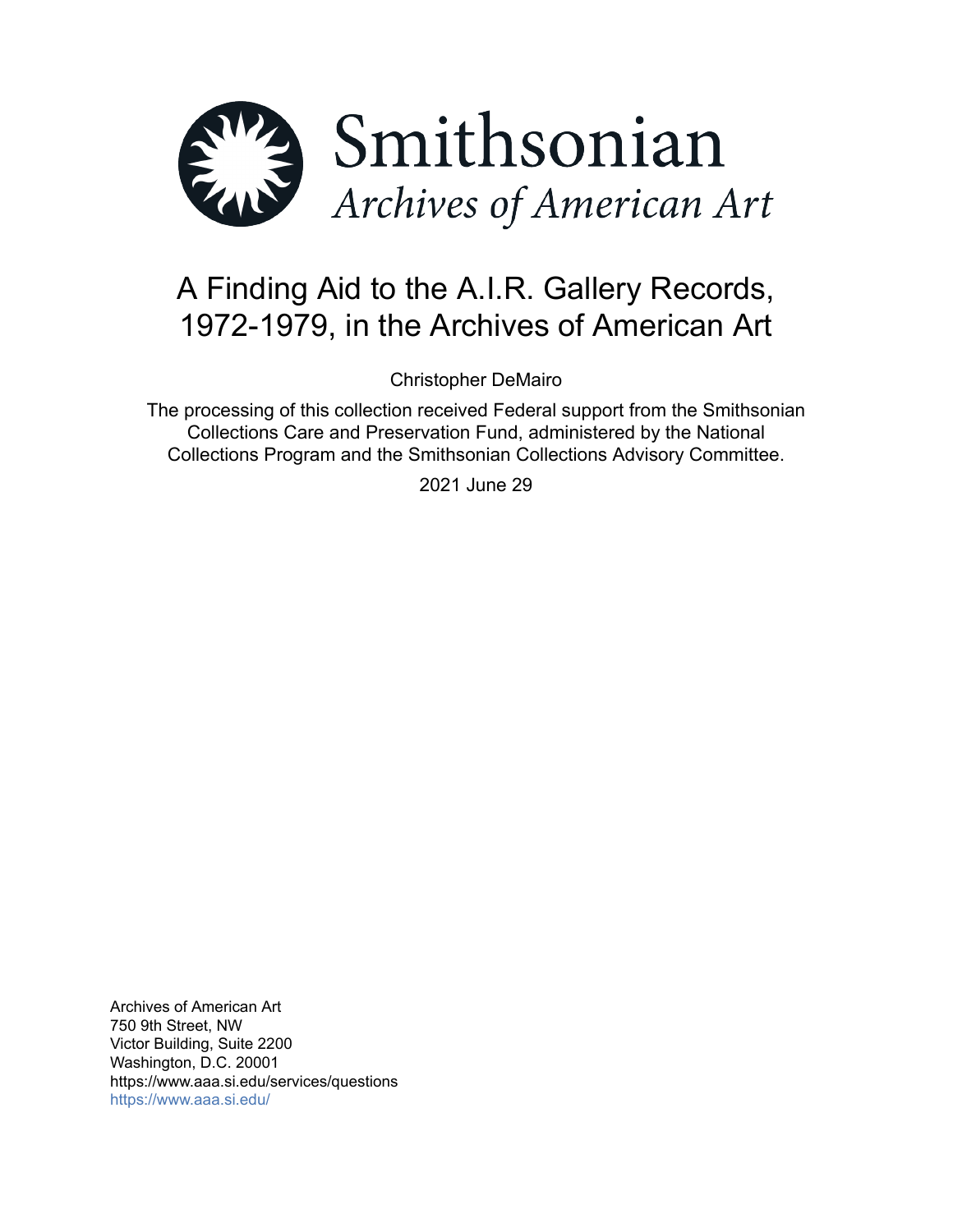## **Table of Contents**

<span id="page-1-0"></span>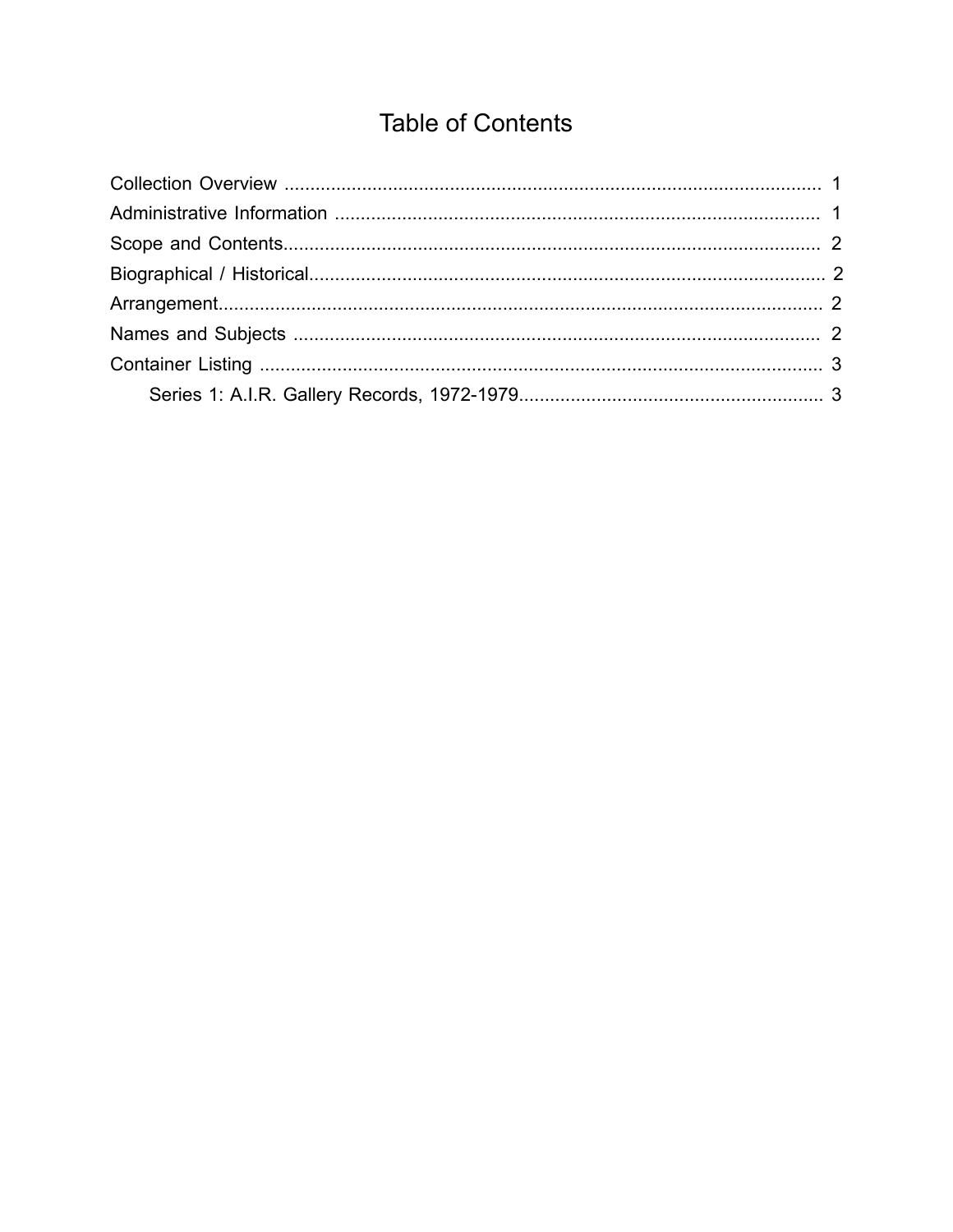## <span id="page-2-0"></span>**Collection Overview**

| <b>Repository:</b> | Archives of American Art                                                                                                                                                                                                                                                                                                                                                                        |
|--------------------|-------------------------------------------------------------------------------------------------------------------------------------------------------------------------------------------------------------------------------------------------------------------------------------------------------------------------------------------------------------------------------------------------|
| Title:             | A.I.R. Gallery records                                                                                                                                                                                                                                                                                                                                                                          |
| Date:              | 1972-1979                                                                                                                                                                                                                                                                                                                                                                                       |
| Identifier:        | AAA artiin                                                                                                                                                                                                                                                                                                                                                                                      |
| Creator:           | A.I.R. Gallery (New York, N.Y.)                                                                                                                                                                                                                                                                                                                                                                 |
| Extent:            | 0.4 Linear feet                                                                                                                                                                                                                                                                                                                                                                                 |
| Language:          | English.                                                                                                                                                                                                                                                                                                                                                                                        |
| Summary:           | The A.I.R. Gallery records measure 0.4 linear feet and date from 1972<br>to 1979. The collection sheds light on the early years of the cooperative<br>through gallery by-laws, artist biographies and resumes, the gallery's<br>original building lease, notes from administrative meetings, an A.I.R.<br>Gallery poster, writings on the gallery, exhibition records, and printed<br>material. |

## <span id="page-2-1"></span>**Administrative Information**

#### Acquisition Information

The collection was donated in 1979 and 1980 by representatives of A.I.R. Gallery.

### Processing Information

The collection was processed and finding aid prepared by Christopher DeMairo in 2021. At the time of processing the collection title was updated from Artists in Residence Gallery, Inc. records to A.I.R. Gallery records.

#### Preferred Citation

A.I.R. Gallery records, 1972-1979. Archives of American Art, Smithsonian Institution.

#### **Restrictions**

This collection is open for research. Access to original papers requires an appointment and is limited to the Archives' Washington, D.C. Research Center.

### Conditions Governing Use

The Archives of American Art makes its archival collections available for non-commercial, educational and personal use unless restricted by copyright and/or donor restrictions, including but not limited to access and publication restrictions. AAA makes no representations concerning such rights and restrictions and it is the user's responsibility to determine whether rights or restrictions exist and to obtain any necessary permission to access, use, reproduce and publish the collections. Please refer to the [Smithsonian's](https://www.si.edu/termsofuse) Terms of Use for additional information.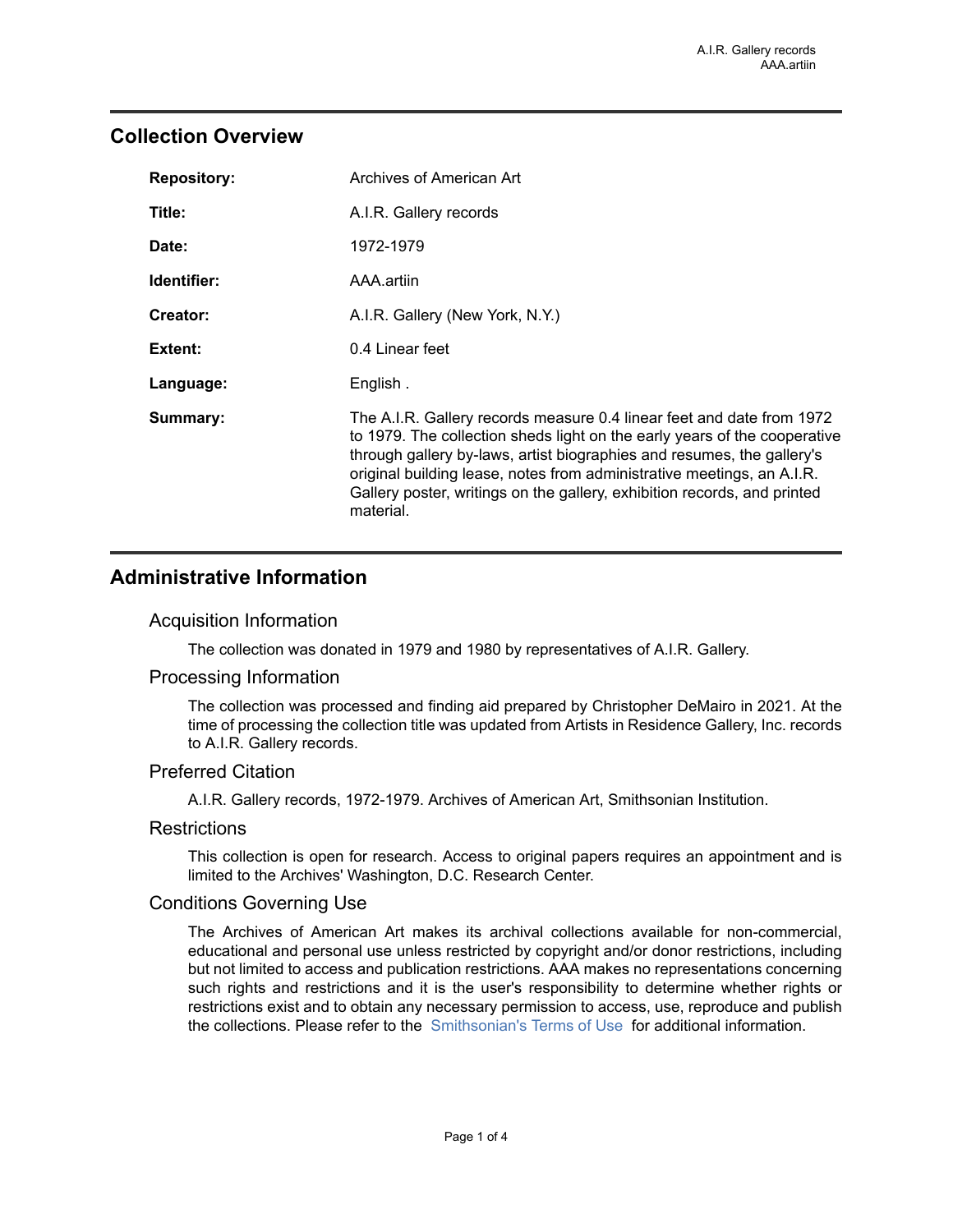## <span id="page-3-1"></span>**Biographical / Historical**

A.I.R. Gallery (Artists in Residence Gallery, Inc.) was established in 1972 in New York City, as the first notfor-profit, artist-directed and maintained gallery for women artists in the United States.

The concept for the gallery was first developed by Barbara Zucker and Susan Williams who, along with cofounders Dotty Attie, Maude Boltz, Mary Grigoriadis, and Nancy Spero, sought out 14 more female artists in New York to become members of the cooperative. The initial group included Rachel bas-Cohain, Judith Bernstein, Blythe Bohnen, Agnes Denes, Daria Dorosh, Loretta Dunkelman, Harmony Hammond, Laurace James, Nancy Kitchell, Louise Kramer, Anne Healy, Rosemary Mayer, Patsy Norvell, and Howardena Pindell. At the original meeting to form the gallery on March 17, 1972, artist Howardena Pindell suggested the name 'EYRE Gallery' for Charlotte Bronte's Jane Eyre. The artists decided on 'A.I.R. Gallery', with A.I.R. shortened from "Artists in Residence".

The group incorporated A.I.R. Gallery as a not-for-profit organization. In addition to exhibitions installed and curated by its members, A.I.R. Gallery also held lectures and workshops, and developed a videotape program to highlight the work of its artists. In 1976, Nancy Shapiro coordinated the gallery's first international exhibition, *Combative Acts, Profiles, and Voices*, curated by French critic Aline Dallie and comprised entirely of French female artists.

## <span id="page-3-0"></span>**Scope and Contents**

The A.I.R. Gallery records measure 0.4 linear feet and date from 1972 to 1979. The collection sheds light on the early years of the cooperative through gallery by-laws, artist biographies and resumes, the gallery's original building lease, notes from administrative meetings, an A.I.R. Gallery poster, writings on the gallery, exhibition records, and printed material.

## <span id="page-3-2"></span>**Arrangement**

Due to the small size of this collection, the records are arranged as one series.

### <span id="page-3-3"></span>Names and Subject Terms

This collection is indexed in the online catalog of the Smithsonian Institution under the following terms:

Subjects:

Women artists

Names:

Attie, Dotty, 1938- Denes, Agnes Hammond, Harmony Spero, Nancy, 1926-2009 Zucker, Barbara M., 1940-

#### Functions:

Artist-run galleries -- New York (State) -- New York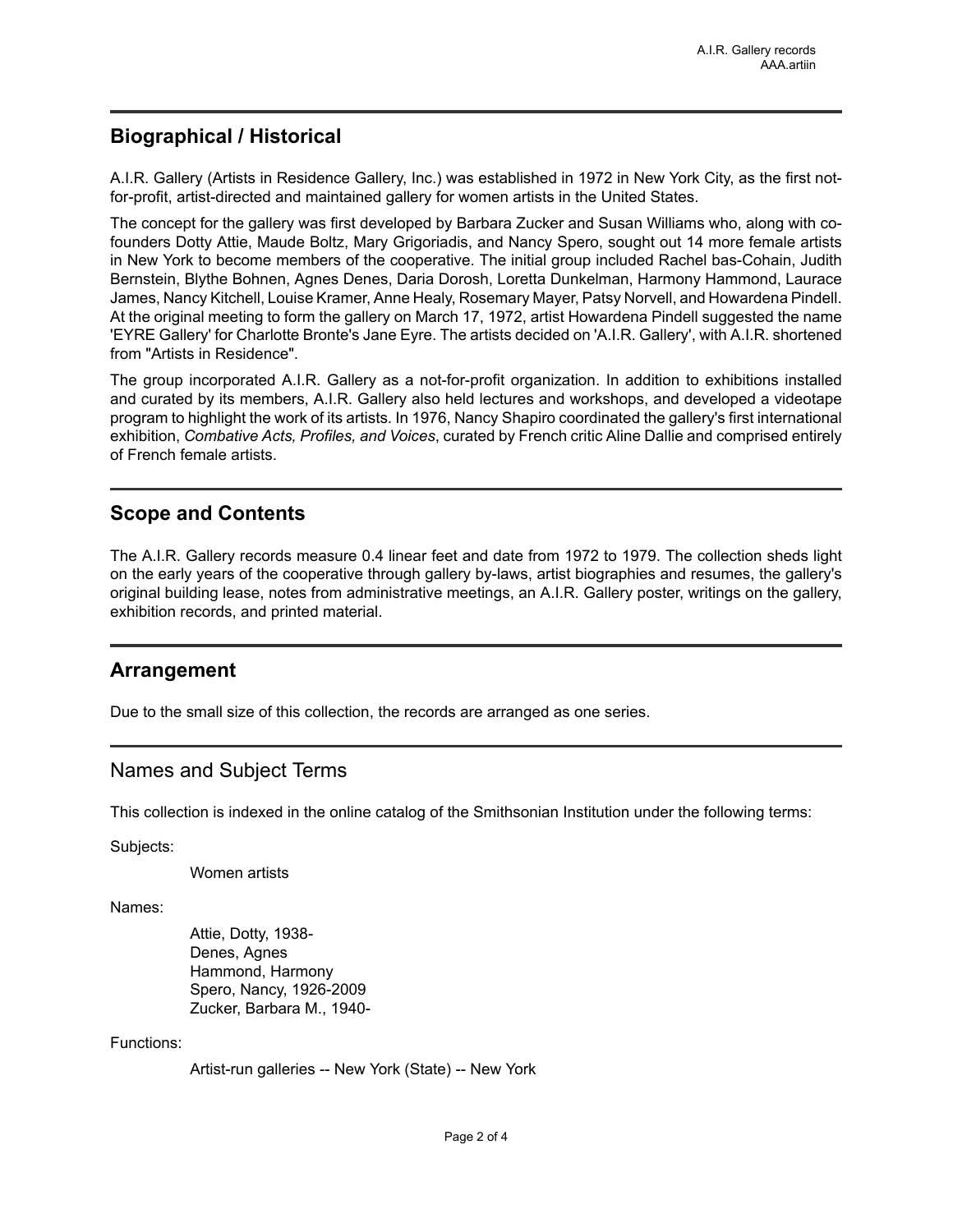## <span id="page-4-0"></span>**Container Listing**

## <span id="page-4-1"></span>Series 1: A.I.R. Gallery Records, 1972-1979

#### *0.4 Linear feet (Box 1)*

Scope and Contents: Found here are gallery by-laws, artist biographies and resumes, the gallery's original building lease, notes from administrative meetings, an A.I.R. Gallery poster, and two writings on the gallery. Exhibition material includes a loan form for artwork by Japanese artist Mariyo Yagi; and papers related to the gallery's exhibition, *Combative Acts, Profiles and Voices* (1976), including correspondence, the exhibition catalog and announcement, published reviews, a photograph, inventories, shipping information, and price lists.

> Membership papers consist of directions for membership duties, stock letters, schedules, contact lists, and a membership questionnaire. Financial papers include scant receipts and budget information; and files related to grants contain proposals, correspondence, and various budgeting details.

> Printed material includes newspaper reviews of A.I.R. Gallery shows and artists, and several articles concerning women's art. Exhibition catalogs and announcements are primarily from A.I.R. Gallery shows except for one at Vassar College Art Gallery which was sponsored by the A.I.R. Gallery.

| Box 1, Folder 1  | Artist Biographies and Resumes, 1970s                                      |
|------------------|----------------------------------------------------------------------------|
| Box 1, Folder 2  | Building Lease, 1972                                                       |
| Box 1, Folder 3  | By-Laws, A.I.R. Gallery, 1972                                              |
| Box 1, Folder 4  | Correspondence, 1972-1975                                                  |
| Box 1, Folder 5  | Exhibition, Combative Acts, Profiles, and Voices (1976), Papers, 1975-1976 |
| Box 1, Folder 6  | Exhibition, Mariyo Yagi Loan Form, 1978                                    |
| Box 1, Folder 7  | Financial Papers, Volunteer Urban Consulting Group, 1978                   |
| Box 1, Folder 8  | Financial Papers, 1972-1976                                                |
| Box 1, Folder 9  | Grants, National Endowment for the Arts, 1973-1977                         |
| Box 1, Folder 10 | Grants, Mixed Papers, 1972-1979                                            |
| Box 1, Folder 11 | Meeting Notes, 1978-1979, undated                                          |
| Box 1, Folder 12 | Membership Lists and Papers, 1972-1979                                     |
| Box 1, Folder 13 | Press Releases and Schedule Announcements, 1972-1979                       |
| Box 1, Folder 14 | Printed Material, Gallery Announcements, 1974-1978                         |